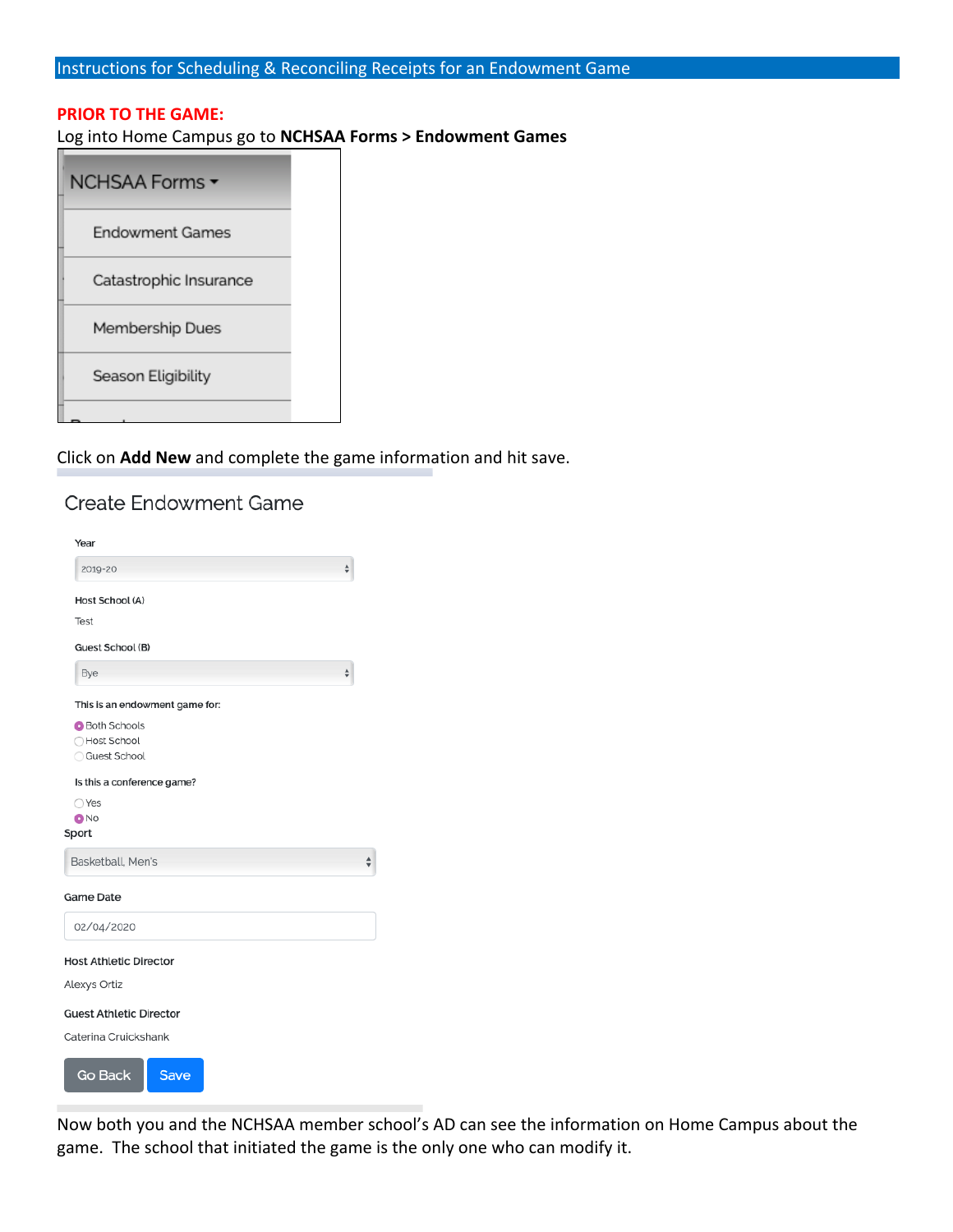| Sport             | <b>Date Submitted</b> | <b>Status</b> | View | <b>Finance Form</b> | Invoice | Delete |  |
|-------------------|-----------------------|---------------|------|---------------------|---------|--------|--|
| Basketball, Men's | 06/13/2019            | Pending Game  |      |                     |         |        |  |

### **AFTER THE GAME:**

To reconcile, click on the Finance Form folder and enter in

- Total Gate Receipts, Other Receipts, Total Expenses and agreed upon school percentage of the Net  $\bullet$ Receipts.
- The system calculates: Total Gross Receipts, NCHSAA Share and Adjusted Gross Receipts.  $\bullet$
- Then hit Save  $\bullet$

# Endowment Game Finance Form

Sport: Basketball, Men's Host School: Test

Guest School: Bye

Contest Date: 02/04/2020

**Total Gate Receipts** 

Other Receipts (Radio/TV)

**Total Gross Receipts** 

 $0.00$ 

NCHSAA Share

 $0.00$ 

### **Adjusted Gross Receipts**

 $0.00$ 

**Total Expenses** 

**Net Receipts** 

 $0.00$ 

NCHSAA is to receive 25% of Total Gross Receipts. The remaining profit split is to be agreed upon between the host and visiting schools. Please type in the percentage of the Net Receipts which has been agreed upon for both schools.

#### Host School %